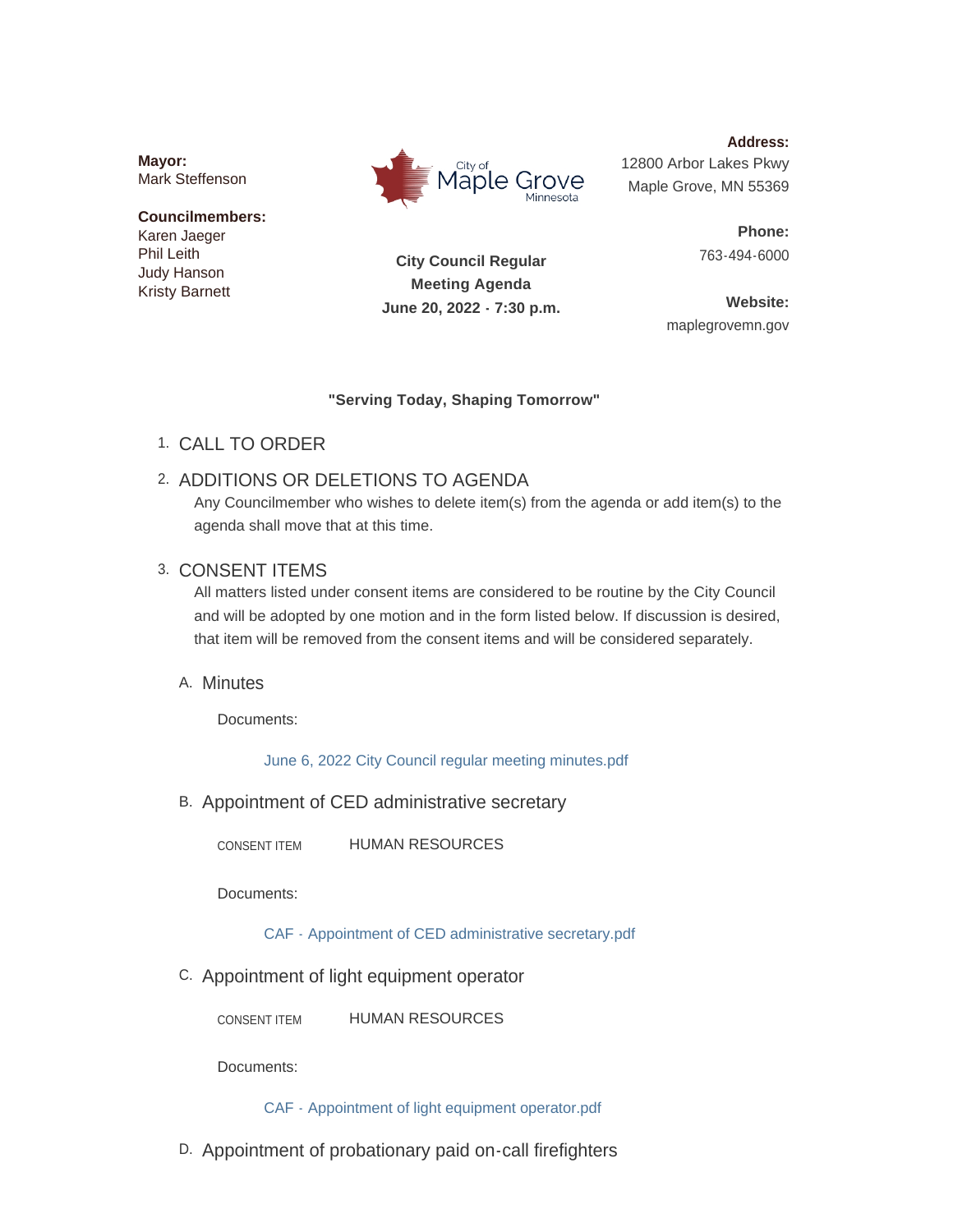Documents:

[CAF - Appointment of probationary paid on-call firefighters.pdf](https://www.maplegrovemn.gov/AgendaCenter/ViewFile/Item/2089?fileID=7450)

Maple Grove Medical Office Building sign package E.

COMMUNITY & ECONOMIC DEVELOPMENT CONSENT ITEM

Documents:

[CAF Maple Grove Medical Office Building sign package 06-20-22.pdf](https://www.maplegrovemn.gov/AgendaCenter/ViewFile/Item/2123?fileID=7408) [Attachment A - Proposed monument sign.pdf](https://www.maplegrovemn.gov/AgendaCenter/ViewFile/Item/2123?fileID=7409)

MWF Properties TriCare Senior Living bond inducement resolution F.

COMMUNITY & ECONOMIC DEVELOPMENT CONSENT ITEM

Documents:

[CAF MWF Properties TriCare Senior Living bond inducement resolution](https://www.maplegrovemn.gov/AgendaCenter/ViewFile/Item/2146?fileID=7422)  6.20.2022.pdf [Attachment A - Resolution No. 22-116.pdf](https://www.maplegrovemn.gov/AgendaCenter/ViewFile/Item/2146?fileID=7421)

G. CSAH 101 - 73rd Ave. to 83rd Ave. Project No. 22-10 - approve plans and authorize ad for bids - Resolution No. 22-112

ENGINEERING CONSENT ITEM

Documents:

[CAF - CSAH 101-73rd Ave to 83rd Ave Proj. No. 22-10 - approve plans,](https://www.maplegrovemn.gov/AgendaCenter/ViewFile/Item/2156?fileID=7462)  authorize ad for bids.pdf [Attachment A - Resolution No. 22-112.pdf](https://www.maplegrovemn.gov/AgendaCenter/ViewFile/Item/2156?fileID=7466) [Attachment B - Project layout - rural segment.pdf](https://www.maplegrovemn.gov/AgendaCenter/ViewFile/Item/2156?fileID=7463) [Attachment C - Project layout - urban segment.pdf](https://www.maplegrovemn.gov/AgendaCenter/ViewFile/Item/2156?fileID=7464) [Attachment D - Project location map.pdf](https://www.maplegrovemn.gov/AgendaCenter/ViewFile/Item/2156?fileID=7465)

Garland Lane Flood Protection and Drainage Improvement Project No. H. 22-16 - Resolution No. 22-110

ENGINEERING CONSENT ITEM

Documents:

[CAF - Garland Lane Flood Protection and Drainage Improvement Proj. No. 22-](https://www.maplegrovemn.gov/AgendaCenter/ViewFile/Item/2160?fileID=7482) 16 - Resolution No.pdf [Attachment A - Resolution No. 22-110.pdf](https://www.maplegrovemn.gov/AgendaCenter/ViewFile/Item/2160?fileID=7485) [Attachment B - Location map.pdf](https://www.maplegrovemn.gov/AgendaCenter/ViewFile/Item/2160?fileID=7486) [Attachment C - Feasibility report.pdf](https://www.maplegrovemn.gov/AgendaCenter/ViewFile/Item/2160?fileID=7483) [Attachment D - Problem area 17.pdf](https://www.maplegrovemn.gov/AgendaCenter/ViewFile/Item/2160?fileID=7484)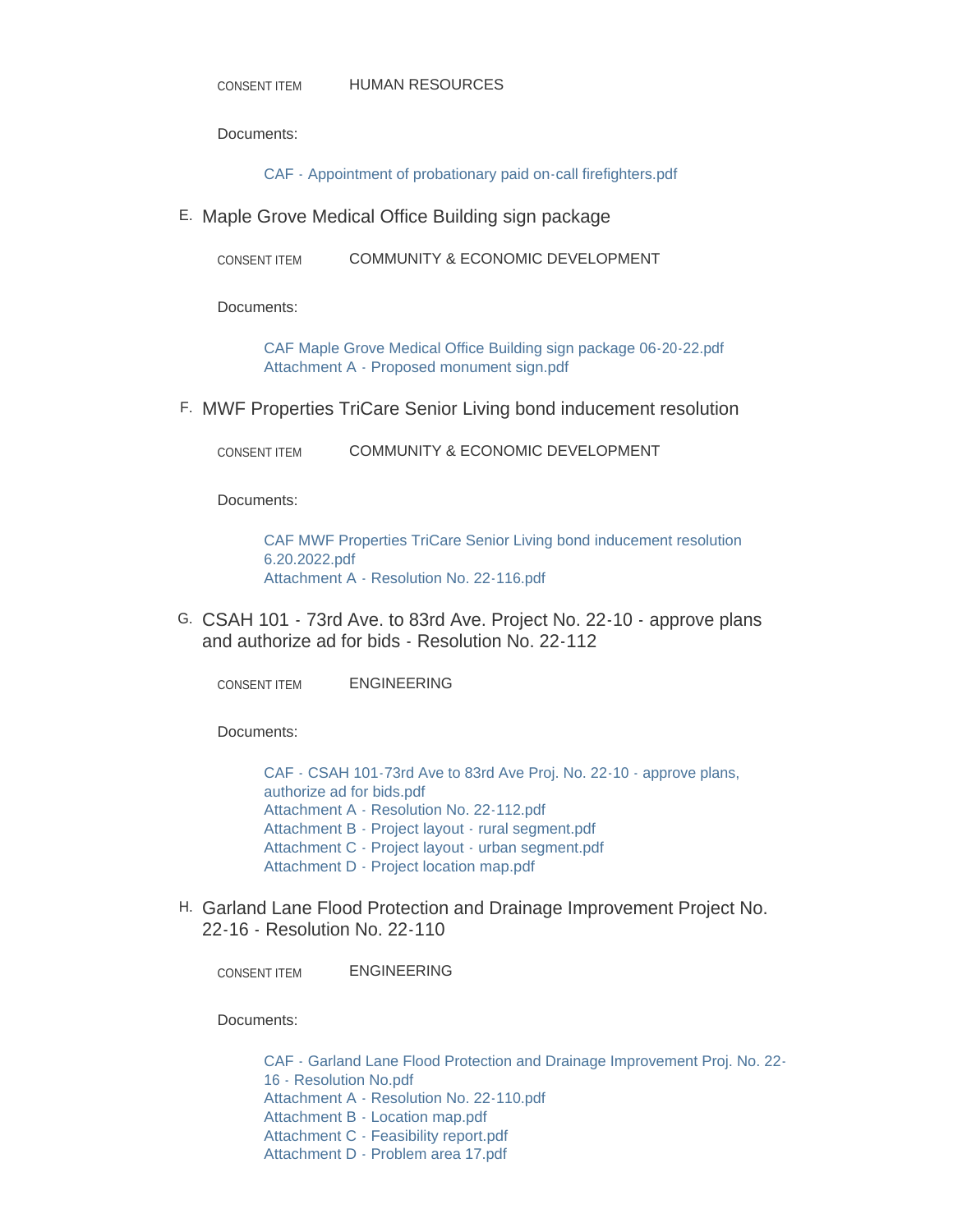Pike Lake Channel Stabilization Project No. 22-09 - Resolution No. 22- I. 109

ENGINEERING CONSENT ITEM

Documents:

[CAF - Pike Lake Channel Stabilization Proj. No. 22-09 - Resolution No. 22-](https://www.maplegrovemn.gov/AgendaCenter/ViewFile/Item/2159?fileID=7491) 109.pdf [Attachment A - Resolution No. 22-109.pdf](https://www.maplegrovemn.gov/AgendaCenter/ViewFile/Item/2159?fileID=7481) [Attachment B - Location map.pdf](https://www.maplegrovemn.gov/AgendaCenter/ViewFile/Item/2159?fileID=7478) [Attachment C - Cooperative Construction Agreement with Plymouth.pdf](https://www.maplegrovemn.gov/AgendaCenter/ViewFile/Item/2159?fileID=7479) [Attachment D - Land and Water magazine article.pdf](https://www.maplegrovemn.gov/AgendaCenter/ViewFile/Item/2159?fileID=7480)

J. Summerwell Addition Project No. 22-12 - Developer's Agreement approval - Resolution No. 22-119

ENGINEERING CONSENT ITEM

Documents:

[CAF - Summerwell Project No. 22-12 - approve Developers Agreement.pdf](https://www.maplegrovemn.gov/AgendaCenter/ViewFile/Item/2162?fileID=7488) [Attachment A - Resolution No. 22-119.pdf](https://www.maplegrovemn.gov/AgendaCenter/ViewFile/Item/2162?fileID=7489) [Attachment B - Developers Agreement.pdf](https://www.maplegrovemn.gov/AgendaCenter/ViewFile/Item/2162?fileID=7490)

K. Sureties - June 20, 2022

ENGINEERING CONSENT ITEM

Documents:

[CAF - Sureties - June 20 2022.pdf](https://www.maplegrovemn.gov/AgendaCenter/ViewFile/Item/2161?fileID=7487)

L. Weaver Lake Road Retaining Wall Reconstruction Project No. 19-09 -Contract award - Resolution No. 22-118

ENGINEERING CONSENT ITEM

Documents:

[CAF - Weaver Lk. Rd. Retaining Wall Recon. Proj. No. 19-09 - contract award -](https://www.maplegrovemn.gov/AgendaCenter/ViewFile/Item/2153?fileID=7451) Res. No. 22-118.pdf [Attachment A - Resolution No. 22-118.pdf](https://www.maplegrovemn.gov/AgendaCenter/ViewFile/Item/2153?fileID=7454) [Attachment B - Bid recommendation letter.pdf](https://www.maplegrovemn.gov/AgendaCenter/ViewFile/Item/2153?fileID=7452) [Attachment C - Project location map.pdf](https://www.maplegrovemn.gov/AgendaCenter/ViewFile/Item/2153?fileID=7453)

2022 Fee Schedule amendment - Ordinance No. 22-14 M.

ADMINISTRATION CONSENT ITEM

Documents: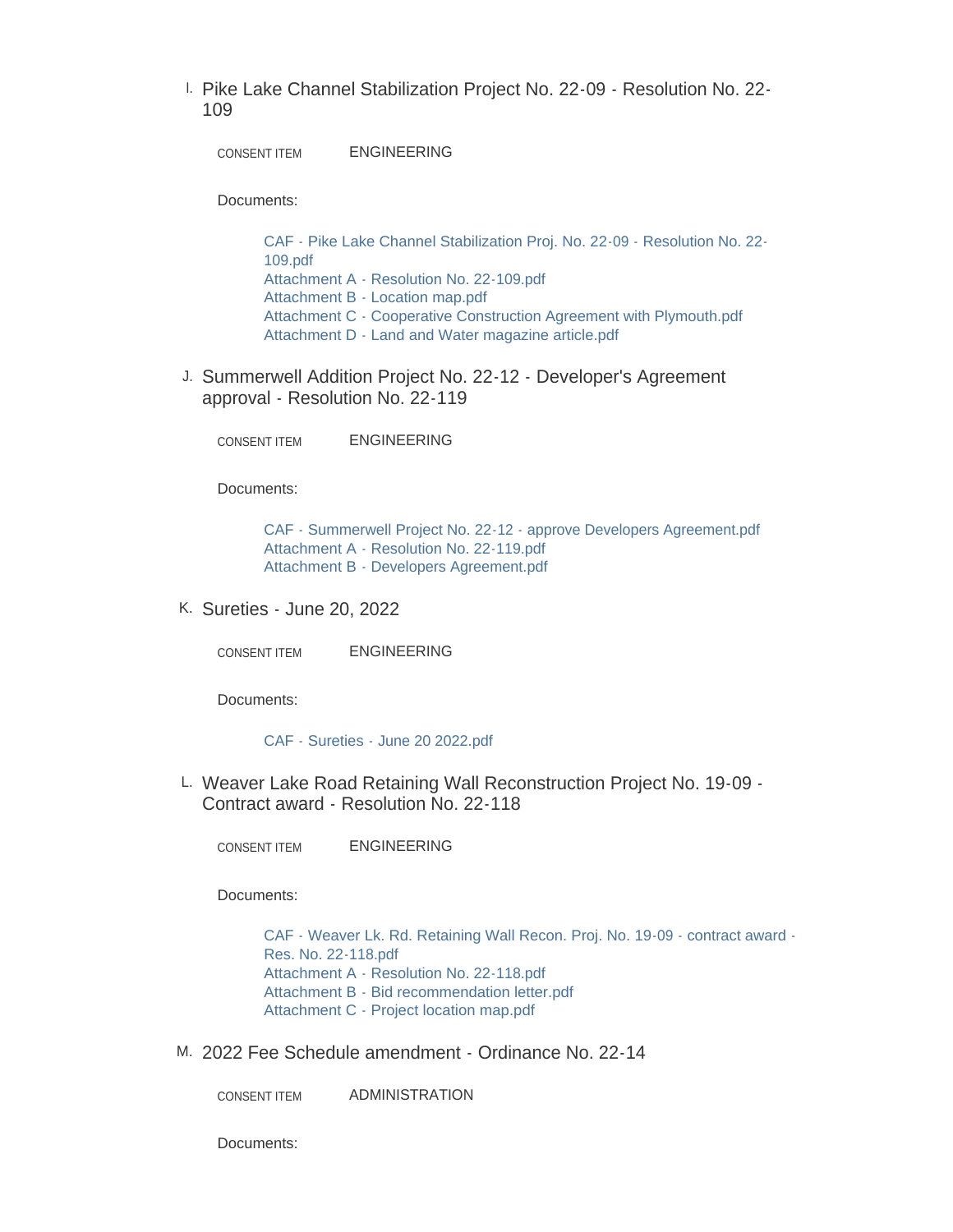[CAF - 2022 Fee Schedule amendment - Ordinance No. 22-14.pdf](https://www.maplegrovemn.gov/AgendaCenter/ViewFile/Item/2083?fileID=7518) [Attachment A - Summary Ordinance No. 22-14.pdf](https://www.maplegrovemn.gov/AgendaCenter/ViewFile/Item/2083?fileID=7398)

N. Agreement with Metropolitan Council for federal ARP transit funding

ADMINISTRATION CONSENT ITEM

Documents:

[CAF Agreement with Metropolitan Council for federal ARP transit funding.pdf](https://www.maplegrovemn.gov/AgendaCenter/ViewFile/Item/2145?fileID=7420) [Attachment A Agreement with Metropolitan Council for federal ARP transit](https://www.maplegrovemn.gov/AgendaCenter/ViewFile/Item/2145?fileID=7419)  funding.pdf

0. Appointment of absentee ballot board and precinct election judges for August 9, 2022 and November 8, 2022 - Resolution No. 22-117

ADMINISTRATION CONSENT ITEM

Documents:

[CAF - Appointment of absentee ballot board and precinct election judges for](https://www.maplegrovemn.gov/AgendaCenter/ViewFile/Item/2119?fileID=7400)  August 9, 2022 and November 8, 2022 - Resolution No. 22-117.pdf [Attachment A - Resolution No. 22-117.pdf](https://www.maplegrovemn.gov/AgendaCenter/ViewFile/Item/2119?fileID=7401) [Attachment B - Exhibit A - list of election judges.pdf](https://www.maplegrovemn.gov/AgendaCenter/ViewFile/Item/2119?fileID=7402)

P. Cancellation of City Council Meeting July 5, 2022

ADMINISTRATION CONSENT ITEM

Documents:

[CAF Cancellation of City Council Meeting July 5, 2022.pdf](https://www.maplegrovemn.gov/AgendaCenter/ViewFile/Item/1998?fileID=7091)

Q. Approve claims

ADMINISTRATION CONSENT ITEM

Documents:

[CAF - Approve claims 6-20-2022.pdf](https://www.maplegrovemn.gov/AgendaCenter/ViewFile/Item/2158?fileID=7472) [Attachment A 6-02-2022 Check register.pdf](https://www.maplegrovemn.gov/AgendaCenter/ViewFile/Item/2158?fileID=7476) [Attachment B 6-08-2022 Check register.pdf](https://www.maplegrovemn.gov/AgendaCenter/ViewFile/Item/2158?fileID=7473) [Attachment C 6-07-2022 EFT payment register.pdf](https://www.maplegrovemn.gov/AgendaCenter/ViewFile/Item/2158?fileID=7474) [Attachment D 3-30-2022 Purchasing card register.pdf](https://www.maplegrovemn.gov/AgendaCenter/ViewFile/Item/2158?fileID=7475)

#### 4. REMOVED CONSENT ITEMS

At this time, consent items removed for further discussion will be considered.

#### 5. SPECIAL BUSINESS

OPEN FORUM - Individuals may address the City Council about any item not contained on the agenda. A maximum of five (5) minutes is allowed for each speaker, however this time may be reduced if many speakers are present. The Mayor may limit time and the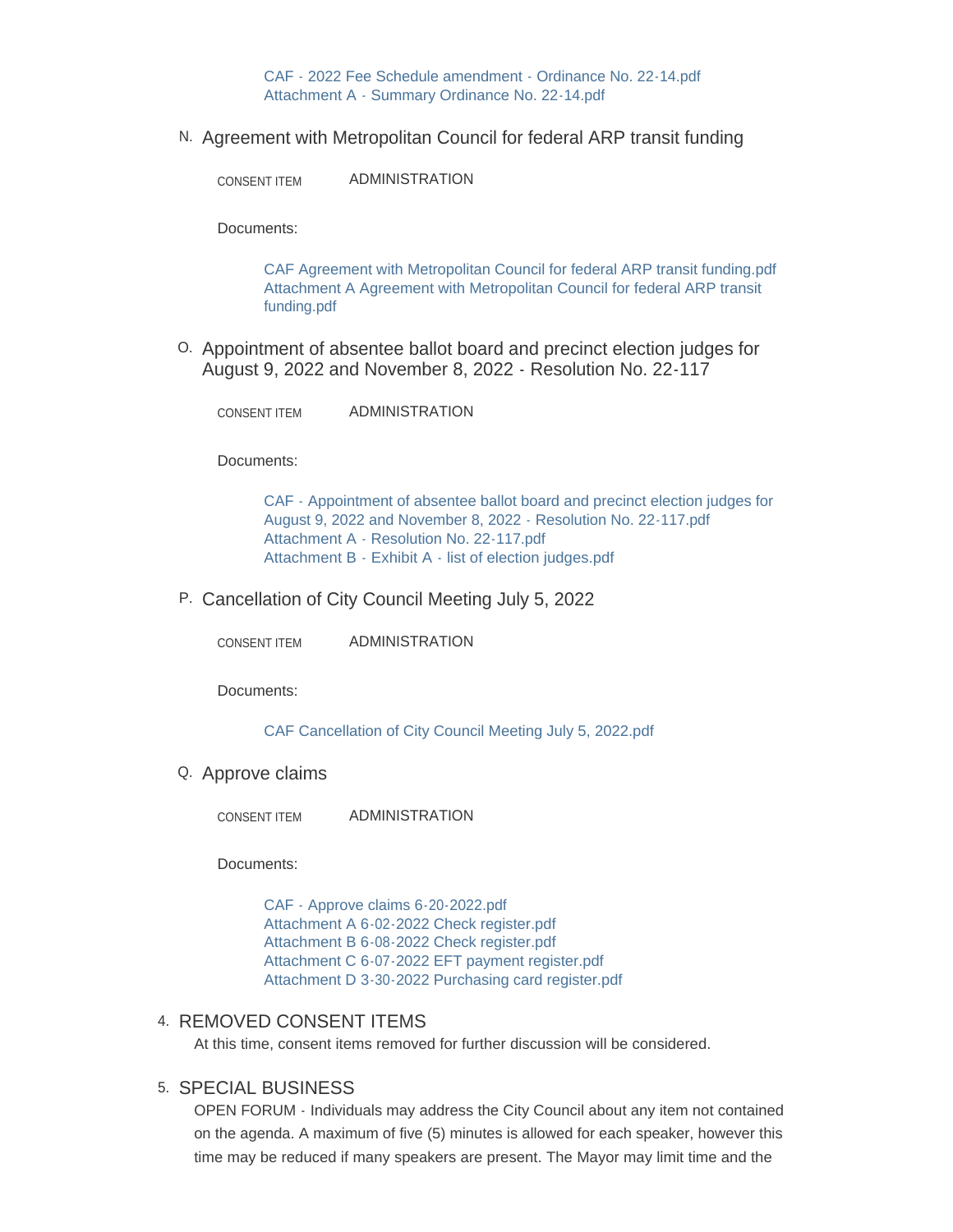number of speakers at his discretion. For those wishing to address the Council, please complete a blue card at the back of the Council Chambers and give the card to staff or the Mayor before the meeting begins.

- A. Open Forum
- B. Representative Robbins presentation

Documents:

[CAF Rep Robbins presentation 06-20-22.pdf](https://www.maplegrovemn.gov/AgendaCenter/ViewFile/Item/2086?fileID=7335)

- 6. PUBLIC HEARINGS
	- A. Public hearing for on-sale wine and 3.2 percent malt liquor license for Grove Up LLC dba Pizza Karma

Documents:

[CAF - Public hearing for on-sale wine and 3.2 malt liquor license for Pizza](https://www.maplegrovemn.gov/AgendaCenter/ViewFile/Item/2027?fileID=7403)  Karma.pdf

B. Public hearing - Fox Briar Ridge East, Project No. 22-15 - Resolution No. 22-111

Documents:

[CAF - Fox Briar Ridge East Proj. No. 22-15 - public hearing - Res. No. 22-](https://www.maplegrovemn.gov/AgendaCenter/ViewFile/Item/2154?fileID=7455) 111.pdf [Attachment A - Resolution No. 22-111.pdf](https://www.maplegrovemn.gov/AgendaCenter/ViewFile/Item/2154?fileID=7458) [Attachment B - Developers Agreement.pdf](https://www.maplegrovemn.gov/AgendaCenter/ViewFile/Item/2154?fileID=7459) [Attachment C - Project location map.pdf](https://www.maplegrovemn.gov/AgendaCenter/ViewFile/Item/2154?fileID=7456) [Attachment D - Public hearing exhibits.pdf](https://www.maplegrovemn.gov/AgendaCenter/ViewFile/Item/2154?fileID=7457)

C. Public hearing - Easement Vacation No. 22-03 - Resolution No. 22-108

Documents:

[CAF - Public hearing - easement vacation No. 22-03 - Resolution No. 22-](https://www.maplegrovemn.gov/AgendaCenter/ViewFile/Item/2157?fileID=7467) 108.pdf [Attachment A - Resolution No. 22-108.pdf](https://www.maplegrovemn.gov/AgendaCenter/ViewFile/Item/2157?fileID=7471) [Attachment B - Vacation graphic.pdf](https://www.maplegrovemn.gov/AgendaCenter/ViewFile/Item/2157?fileID=7468) [Attachment C - Location map.pdf](https://www.maplegrovemn.gov/AgendaCenter/ViewFile/Item/2157?fileID=7469) [Attachment D - Private uility comments.pdf](https://www.maplegrovemn.gov/AgendaCenter/ViewFile/Item/2157?fileID=7470)

D. Public comment on the police use of Unmanned Aerial System (UAS) and the draft Maple Grove Departments UAS Policy No. 606

Documents:

[CAF Public comment on the police use of Unmanned Aerial System UAS and](https://www.maplegrovemn.gov/AgendaCenter/ViewFile/Item/2150?fileID=7508)  the draft Maple Grove Departments UAS Policy No. 606.pdf [Attachment A - Draft Maple Grove Police Department UAS policy 606.pdf](https://www.maplegrovemn.gov/AgendaCenter/ViewFile/Item/2150?fileID=7432) [Attachment B - Press release.pdf](https://www.maplegrovemn.gov/AgendaCenter/ViewFile/Item/2150?fileID=7433) [Attachment C - Facebook comments.pdf](https://www.maplegrovemn.gov/AgendaCenter/ViewFile/Item/2150?fileID=7434) [Attachment D -MGPD UAS email comments.pdf](https://www.maplegrovemn.gov/AgendaCenter/ViewFile/Item/2150?fileID=7509)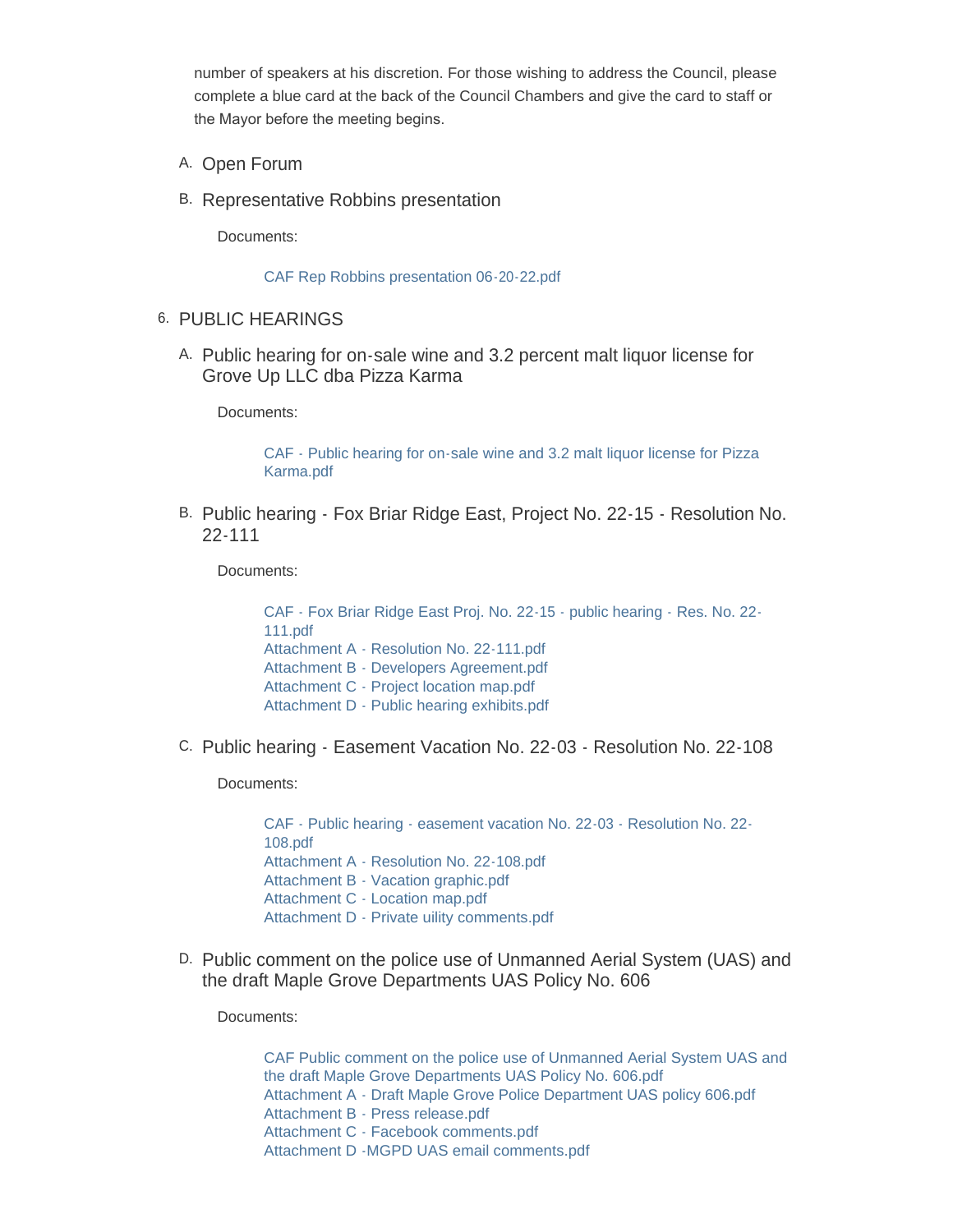- 7. COMMUNITY AND ECONOMIC DEVELOPMENT ITEMS
	- A. Dental Specialists planned unit development concept stage plan amendment and development stage plan

Documents:

[CAF Dental Specialists planned unit development concept stage plan](https://www.maplegrovemn.gov/AgendaCenter/ViewFile/Item/2125?fileID=7438)  amendment and development stage plan 06-20-2022.pdf [Attachment A - Resolution No. 22-113 \(1\).pdf](https://www.maplegrovemn.gov/AgendaCenter/ViewFile/Item/2125?fileID=7444) [Attachment B - Narrative.pdf](https://www.maplegrovemn.gov/AgendaCenter/ViewFile/Item/2125?fileID=7439) [Attachment C - Location map.pdf](https://www.maplegrovemn.gov/AgendaCenter/ViewFile/Item/2125?fileID=7440) [Attachment D - Concept plan.pdf](https://www.maplegrovemn.gov/AgendaCenter/ViewFile/Item/2125?fileID=7441) [Attachment E - Maps.pdf](https://www.maplegrovemn.gov/AgendaCenter/ViewFile/Item/2125?fileID=7442) [Attachment F - Memorandums.pdf](https://www.maplegrovemn.gov/AgendaCenter/ViewFile/Item/2125?fileID=7443) [Attachment G - Planned unt development agreement.pdf](https://www.maplegrovemn.gov/AgendaCenter/ViewFile/Item/2125?fileID=7445)

B. Tricare 55+ Affordable Housing planned unit development stage plan and final plat

Documents:

[CAF Tricare Senior Affordable Housing planned unit development stage plan](https://www.maplegrovemn.gov/AgendaCenter/ViewFile/Item/2124?fileID=7410)  and final plat 06-20-2022.pdf [Attachment A - Resolution No. 22-114.pdf](https://www.maplegrovemn.gov/AgendaCenter/ViewFile/Item/2124?fileID=7412) [Attachment B - Narrative.pdf](https://www.maplegrovemn.gov/AgendaCenter/ViewFile/Item/2124?fileID=7413) [Attachment C - Location Map.pdf](https://www.maplegrovemn.gov/AgendaCenter/ViewFile/Item/2124?fileID=7414) [Attachment D - Maps.pdf](https://www.maplegrovemn.gov/AgendaCenter/ViewFile/Item/2124?fileID=7415) [Attachment E - Elevations.pdf](https://www.maplegrovemn.gov/AgendaCenter/ViewFile/Item/2124?fileID=7416) [Attachment F - Memorandums.pdf](https://www.maplegrovemn.gov/AgendaCenter/ViewFile/Item/2124?fileID=7417) [Attachment G - Planned unit development agreement.pdf](https://www.maplegrovemn.gov/AgendaCenter/ViewFile/Item/2124?fileID=7411)

### C. Territorial Road master plan

Documents:

[CAF Territorial Road master plan.pdf](https://www.maplegrovemn.gov/AgendaCenter/ViewFile/Item/2151?fileID=7449) [Attachment A - Territorial Road master plan.pdf](https://www.maplegrovemn.gov/AgendaCenter/ViewFile/Item/2151?fileID=7447)

D. Report on upcoming community and economic development items

Documents:

[Planning Commission meeting notice.pdf](https://www.maplegrovemn.gov/AgendaCenter/ViewFile/Item/2126?fileID=7446) [June 13, 2022 Planning Commission draft minutes.pdf](https://www.maplegrovemn.gov/AgendaCenter/ViewFile/Item/2126?fileID=7500)

- 8. ENGINEERING PUBLIC WORKS ITEMS
	- A. Report on upcoming engineering items
- 9. ADMINISTRATION ITEMS
	- A. Ordinance amendments related to Maple Grove Sections 4-3, 4-7, and 4-16 regarding liquor licensing

Documents: